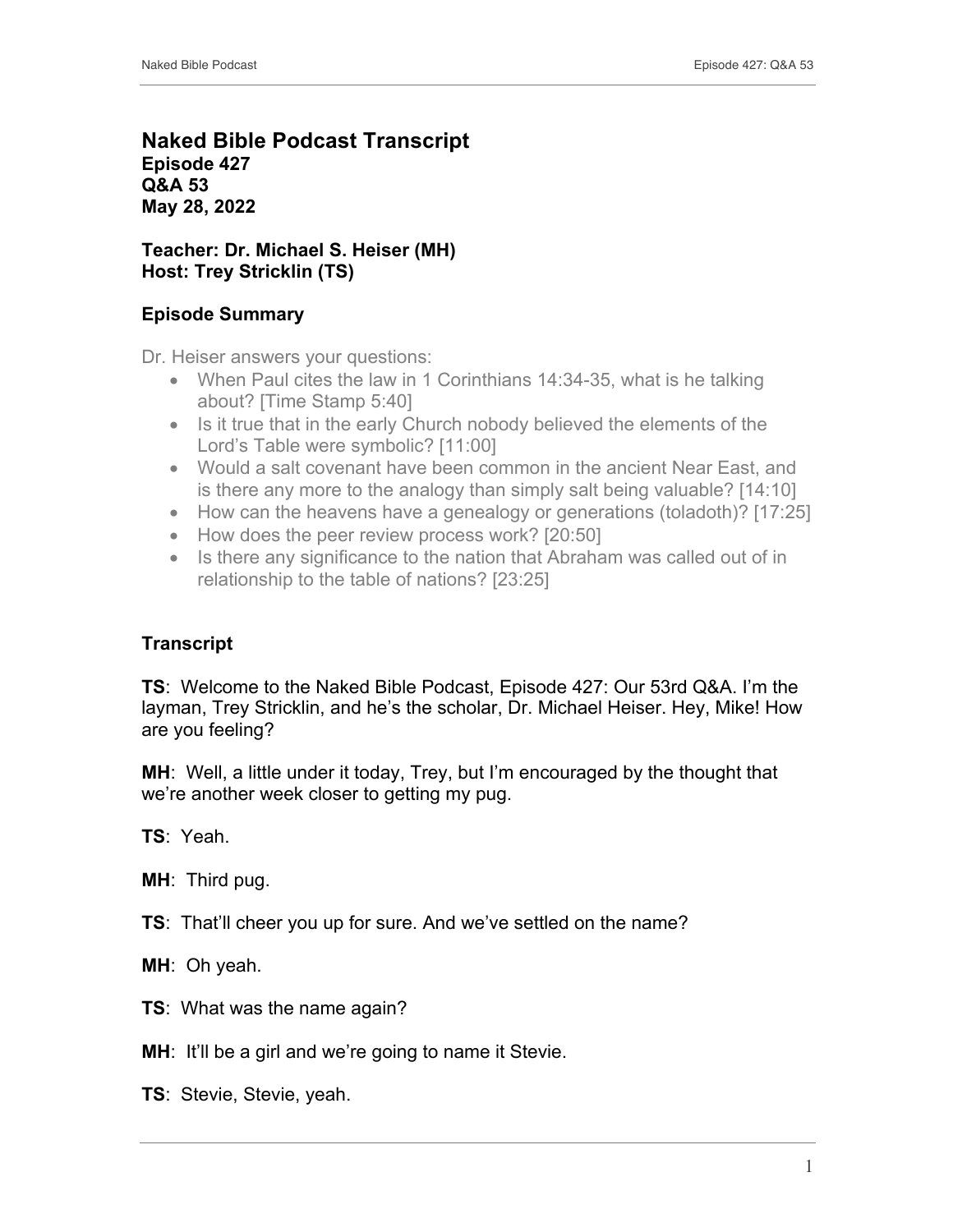**MH**: Yep.

**TS**: Well, that's good. That's exciting. You'll have to, of course, take pictures. I'm sure you all will.

**MH**: I'm sure Drenna will put something on Instagram. No doubt.

**TS**: Well, Mike, *Stranger Things* is coming out, or actually it came out yesterday on Friday, May 27<sup>th</sup>.

**MH**: Yeah.

**TS:** And I assume you're going to be watching it, but Lexham Press is also going to be given a discount to the *World Turned Upside Down* book that you did about *Stranger Things*. It is \$5 with free shipping until the end of June. So go to the nakedbiblepodcast.com to get that code and you can get your *World Turned Upside Down* book for 5 bucks. Pretty cool.

**MH:** Yeah, it's an excellent deal. I always recommend people buy more than one to give away like at Halloween. You know, buy a bunch of them, and at that price buy five or ten of them.

**TS**: Could you give us a brief synopsis of the book and what you're talking about in the book?

**MH**: Oh yeah, what I do is I track the first three seasons as to how… Let me see how I can explain what my method was here? Basically, I took the elements of my little book, *What Does God Want,* which is presenting the Biblical story and the gospel to people for whom it's brand new—you know, seekers or somebody that the whole thing is new to. And I used that book to track the elements of that book through the TV show, *Stranger Things.* And it was so easy because they're all there. I mean, every important aspect of the Biblical story about the plan of salvation and why people need it is present in the *Stranger Things* story line and the plot line and the subplots. And I don't think it's because they planned it. I mean, it's not a Christian show, but I think it's because good storytelling just maps to good storytelling. It has the same human needs, the same human failures. It has supernatural solutions to their problems, you know, things like that. So it was a very easy book to write and a fun one to write because I love the show, but it's all there and I think it's a great book to serve as a discussion starter in youth groups and a discussion starter just at home, too, with your kids. Because, again, all of the elements are there.

**TS**: Yeah, they're also bundling a video series you did about the *Stranger Things* book, as well, for \$10, so be sure to check that out as well.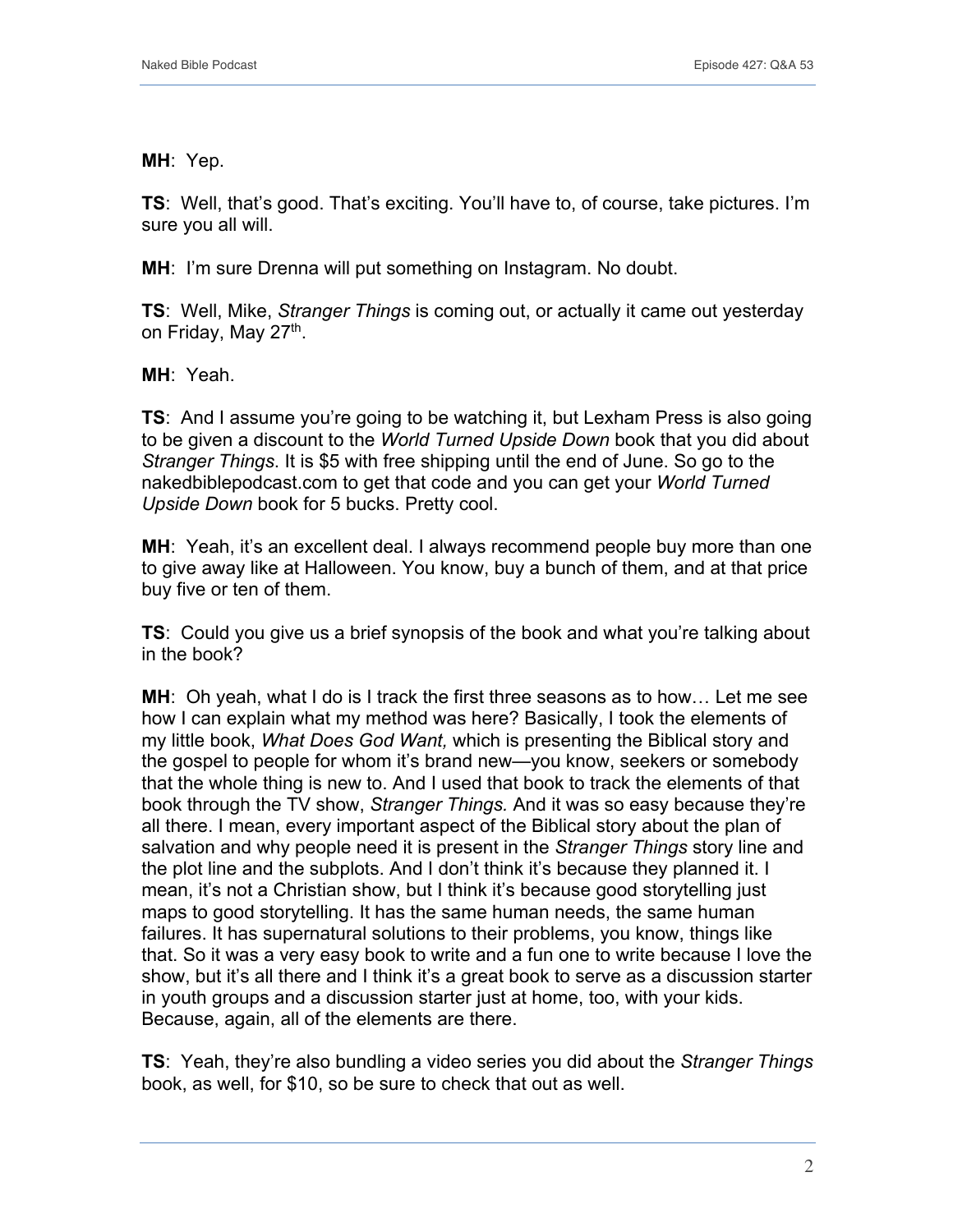**MH**: Yeah, this is a great deal. I mean, you not only get the book, but you'll also get some video commentary that we created to go with the book. So if you're into *Stranger Things*, again, the new season has just dropped and lots of people are going to be talking about it and watching it. It's just one of these mega hits. By all means, *The World Turned Upside Down: Finding the Gospel in Stranger Things*… It's not because I wrote it, but it is a really good book to get into the TV series. So if you're a fan of the TV series or your kids are (and I can more or less guarantee unless they've been on Mars they probably are), this is a great tool to have them think about the spiritual content that's in the TV series and, of course, the video will help do that, too.

**TS**: Yeah, it's funny you say "if your kids are on Mars" or what not. My son who was, I guess, 11 or 12 at the time was too scared to watch it, but my daughter who is a year and a half younger than him loved it. So hopefully he'll watch this new season.

**MH**: Yeah, time to man up there.

**TS**: Exactly, exactly. Alright, well, looking forward to it.

**MH**: Yeah.

**TS**: We appreciate Lexham Press for offering that discount, and get it while you can. Anything else? Have you seen any good movies lately or anything fun—a TV show?

**MH:** No, I can't really say I've seen anything noteworthy recently.

**TS**: Yeah, you see *Dr. Strange in the Multiverse of Madness*. That was pretty good. I enjoyed that one. 5:00

> **MH**: Yeah, that's on the list so it just depends when the kids don't work and when I feel good and all that kind of stuff, at least to go together anyway.

**TS**: Yeah, yeah, it's good. I liked it. I liked it. Well, alright, Mike. Well, why don't we just get through these questions here? That way you can go do something more fun than answering our questions [laughs].

**MH**: I don't know if I'll have that today, but go ahead.

**TS**: Alright. Sounds good. Our first two questions are from Tim from Hutto, Texas. The first one is:

#### **When Paul cites the law in 1 Corinthians 14:34-35, what is he talking about?** 5:40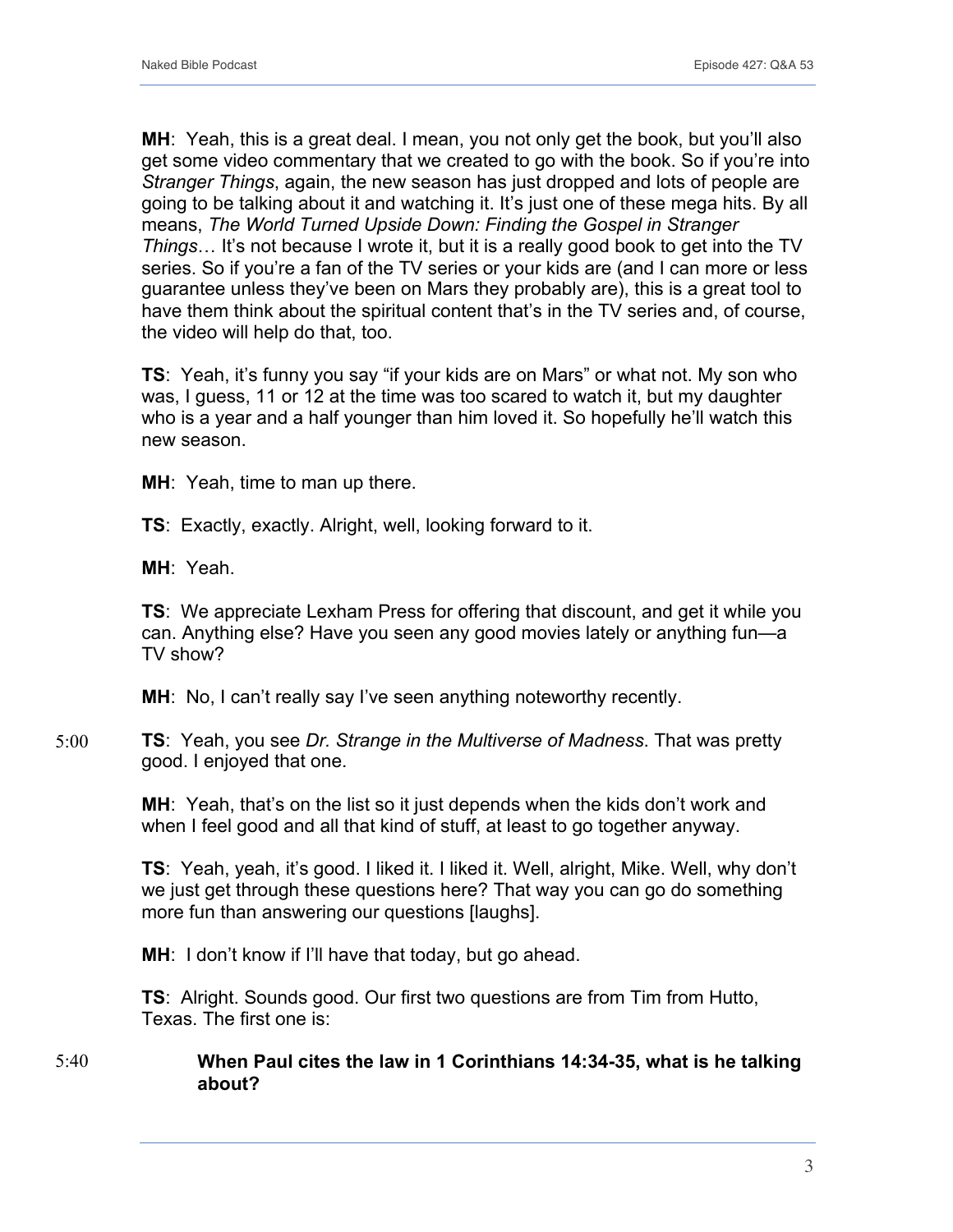**MH:** Yeah, the short answer is "nobody knows for sure because there's not really a clear citation." Let me just read the passage so people know what we're talking about.

**As in all the churches of the saints, <sup>34</sup> the women should keep silent in the churches. For they are not permitted to speak, but should be in submission, as the Law also says. <sup>35</sup> If there is anything they desire to learn, let them ask their husbands at home. For it is shameful for a woman to speak in church.**

**MH**: Paul doesn't actually cite anything specific from the law here. You know, most think this has something to do with creation order that he talks about in 1 Corinthians 11, but again, that's a guess. Nobody really knows for sure. A lot of ink has been spilled to explain 1 Corinthians 14:34-35, but I think you have to give it some thought here. I'll just tell everybody what my view is here and try to make that sensible.

It would be utterly incongruent to suppose that Paul was ignorant of women who prophesied in the early New Testament church. We have examples of that in Acts 21:8-9 with Philip's daughters. Okay, if he would have known about Philip's daughters (which we know Paul has been in Jerusalem a couple of times), he would not be telling women just generally to be silent in the church. He had earlier in this same epistle (1 Corinthians 11:5) encouraged women to pray and prophesy—again, presuming the immodesty situation of chapter 11 was in check.

There are other things to consider, too. The early church presumed the events of Pentecost fulfilled Joel 2:28-32 and that Joel's prophecy included women prophesying, you know, that that was going to happen. So you would expect Paul to be on that side and on the side of women not being silent in church. Another consideration, did Phoebe (a woman commended by Paul in Romans 16:1) never speak a word of God in her ministry? I mean, if she was a deacon (which everybody acknowledges she was because that's what she's called in Roman's 16:1), she would've had to at some point say something in church—to rebuke or admonish or encourage or do some sort of ministry here. So that doesn't make a whole lot of sense. If Junia over in Romans 16:7 was a woman apostle, akin to what we might call a missionary, then speaking the word of God would be an obvious part of her ministry. So you have all these things mounting up that Paul would be on the side of women speaking, and then you get 1 Corinthians 14:34- 35.

Now my view is that Paul is talking about something very specific there that he just does not relate in the letter. So we don't know. It would've been something that he had in mind that would've been a problem in Corinth, but we just don't know. He doesn't give us the description of it. I think that's an easy way to reconcile the statement here. Just say it was something the Corinthians were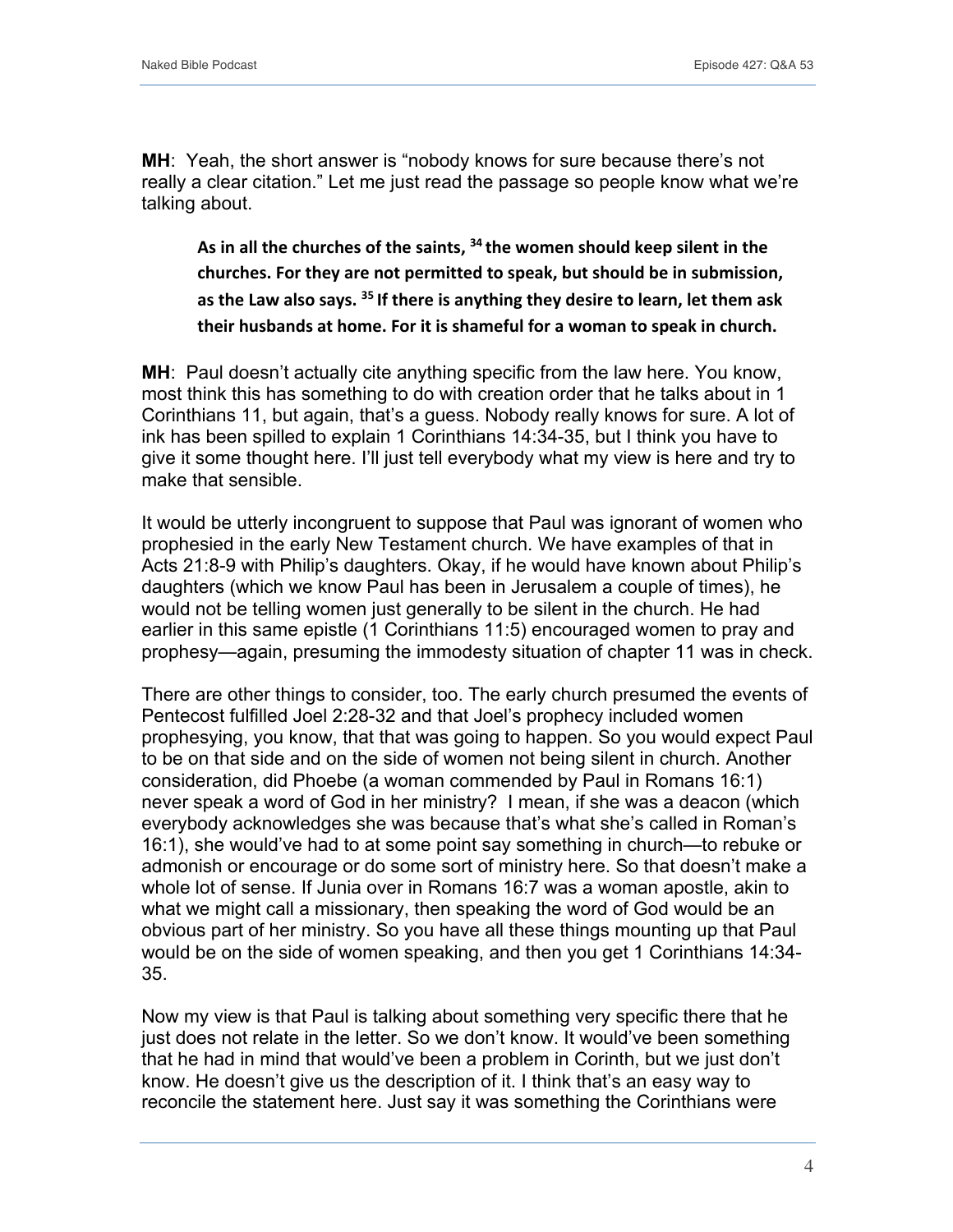doing wrong and go against all this other data that have Paul encouraging women speaking in church. I think that's an easy way to reconcile it. Now Grudem does something a little bit different. He gets a little more specific. Let me just read what Gruden says. This is from his *Systematic Theology*. He has a whole book on prophecy in the New Testament, but this is from his *Systematic Theology*. Gruden essentially presumes that what Paul is after is holding in check unauthorized interpretation. So he writes:

In this section, Paul cannot be prohibiting all public speech by women in the church, for he clearly allows them to pray and prophesy in church in 1 Corinthians 11:5. Therefore, it is best to understand this passage as referring to speech that is in the category being discussed in the immediate context, namely, the spoken evaluation and judging of prophecies in the congregation (see v. 29: "Let two or three prophets speak, and let the others weigh what is said"). While Paul allows women to speak and give prophecies in the church meeting, he does not allow them to speak up and give evaluations or critiques of the prophecies that have been given, for this would be a ruling or governing function with respect to the whole church.

Gruden argues for male-governed churches so that's why he worded it the way he did there. So to me this is also a possible trajectory, but at the end of the day, I just don't think Paul tells us what the problem is in 1 Corinthians 14:34-35. It certainly can't be taken as a blanket statement that women shouldn't speak in church because of 1 Corinthians 11:5 and these other considerations that we talked about.

**TS**: Tim's second question is:

**I cannot tell you how many times I have heard people tell me, "The belief that the elements were the actual body and blood of Christ in the Eucharist was universally held for 1000 years," in the early church. Or "no one believed the Lord's supper was symbolic in the early church fathers." Is this true? I find myself getting lost in the research.** 11:00

> **MH:** Well, and it's not true. I mean, there are going to be people you would find that believe that Jesus was talking figuratively, and for good reason. John chapter 6 makes that clear. And even though this is where the idea of consuming the flesh and blood comes from, in that very chapter there are things said in the chapter that make clear that this is a figurative idea. For example, this is John 6:33.

**<sup>33</sup> For the bread of God is he who comes down from heaven and gives life to the world.**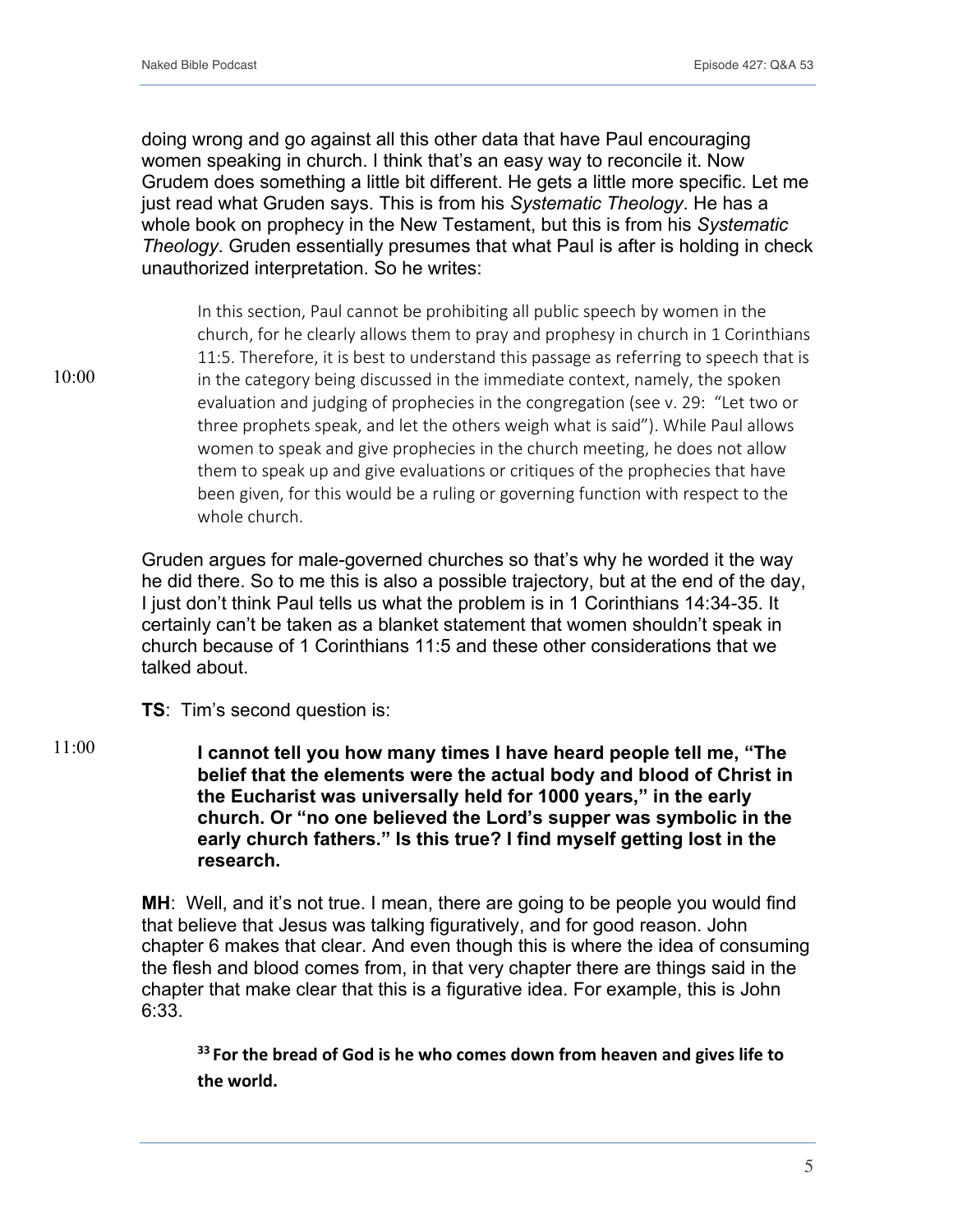So the bread of heaven is Jesus. Well, we know Jesus isn't a loaf of bread. Jesus wasn't transformed *from* a loaf of bread or *into* a loaf of bread. Okay? It's obviously figurative language. Verse 34 continues.

**<sup>34</sup> They said to him, "Sir, give us this bread always." <sup>35</sup> Jesus said to them, "I am the bread of life; whoever comes to me shall not hunger, and whoever believes in me shall never thirst.**

So if we're going to take this literally, that this is the flesh and blood of Jesus, then no Christian should ever be hungry. You should never feel a pang of hunger. You should never feel thirsty. That's what the scripture says, right? Again, this is obviously figurative language. Jesus said to them, again,

# **"I am the bread of life. Whoever comes to me shall not hunger. Whoever believes in me shall never thirst. But I said to you that you have seen me and yet do not believe."**

So the issue with taking in the bread of life is belief. Jesus says, "You haven't eaten yet." Okay? That means, you haven't believed yet. You go down to verse 40.

# **<sup>40</sup> For this is the will of my Father, that everyone who looks on the Son [on the bread of life] and believes in him should have eternal life, and I will raise him up on the last day."**

Again, it's very clear what the basis of eternal life is. It's belief. It's faith. It's not taking the elements of the Lord's Table, and those elements do not become the literal flesh and blood of Jesus. That's a misreading of John 6. If we took it to John 6 and tried to be consistent with it, we would see the contradiction. Again, I've just pointed out one or two of them here. So don't get lost in the research too much. Get lost in John 6, I guess, because that's going to be your main point of correction.

**TS**: Jacob in St. Augustine, Florida.

**I was reading in Leviticus today and ran across the term "salt of the covenant." After checking the cross-references, I realized it appears three times in scripture, Leviticus 2:13, Number 18:19, and 2 Chronicles 13:5. It appears to have signified both the Mosaic and Davidic Covenants. Dr. Heiser talked about the covenant of salt in Episode 237 of the Naked Bible Podcast. It seems as if this salt covenant was a binding part of a covenant because salt was valuable and so the person given salt would be loyal to the salt-giver. My**  14:10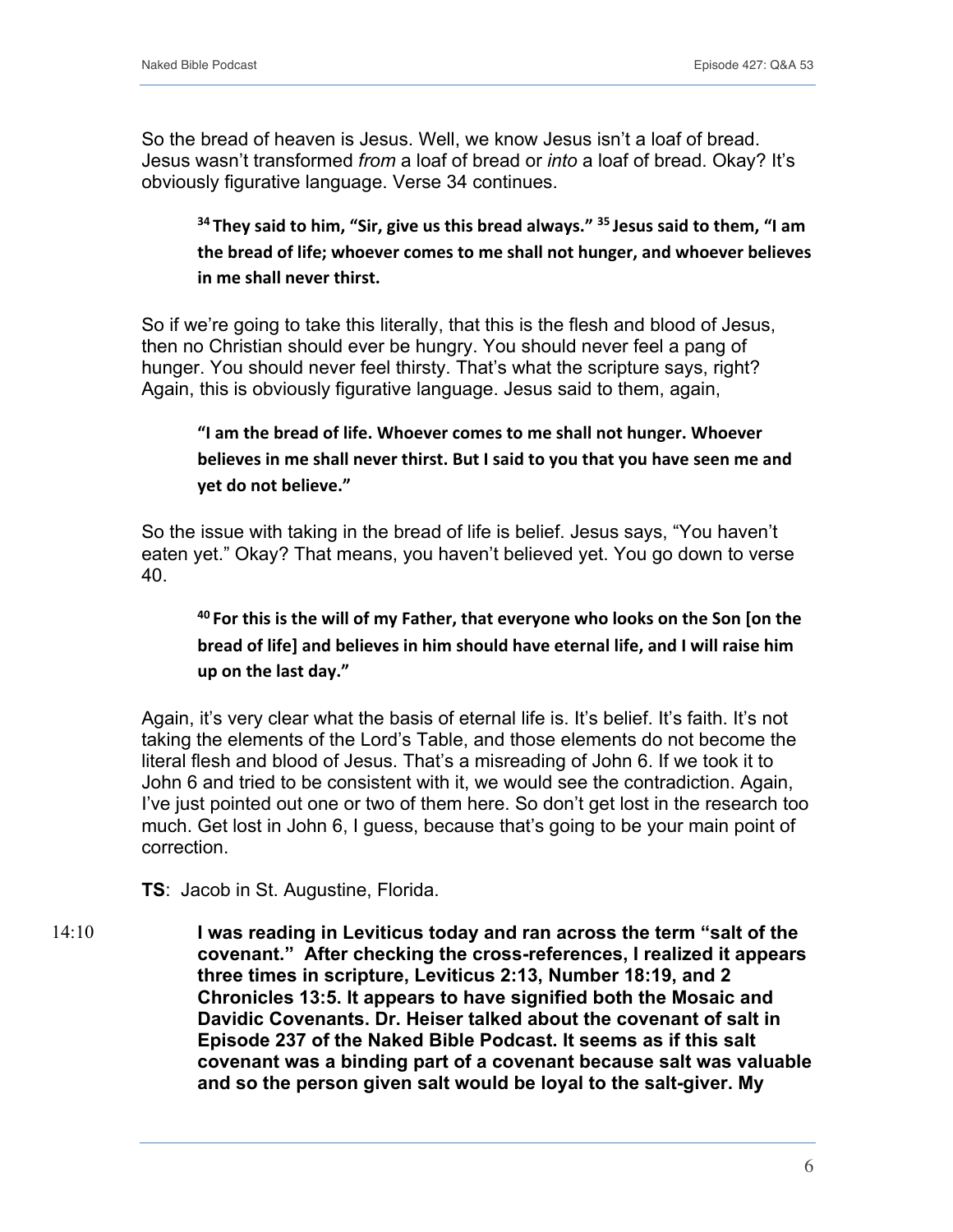## **question is this: would a salt covenant have been common in the ancient Near East? And is there any more to the analogy than simply salt being valuable and a debt of loyalty from being given salt?**

**MH**: Yeah, I actually think that's a bit of an overreading of the text. Salt was certainly valuable, but to make it sort of the glue of the covenant says a little bit too much about it. I'll read you a section from Levine's commentary on Leviticus (Baruch Levine) because it's representative of what scholars have concluded here. He writes: 15:00

> According to priestly law, all sacrifices were to be salted. [MH: It's true.] In the case of meat, salt functioned to remove whatever blood remained after the slaughter. The unexpected use of salt in grain offerings is likely a reflection of the overall tendency toward uniformity in ritual. The same general requirement is referred to in Numbers 18:19. In Ezra 6:9 and 7:22, we read that large quantities of salt were delivered to the postexilic Temple of Jerusalem for use in the sacrificial cult.

So I'll just stop there. It's evident that the salt is used to soak up the blood because you weren't supposed to consume the blood. So it's a way of drying out the meat, whether it's going to be preserved and eaten later in some circumstance or, again, just for the ritual itself. It was not supposed to have blood in it. These are generalities. You can go back through the Leviticus series for more nuancing. So that was the function of salt. You wouldn't truck in large quantities (you wouldn't truck in anything because they didn't have trucks then, but pardon the expression). You wouldn't bring in large quantities of salt to the temple if salt was there to signify a covenant. What are they doing, making covenants every 10 minutes there? No, that wasn't the point of the salt. The point of the salt was for sacrifice which they did do every day at the temple and so they had this need to get the blood out of the sacrifice. So in that respect, it's important. But you're only going to have this requirement if there is some sort of rule against consumption of blood, which there was, or if part of the sacrifice is to be preserved. Beyond that, I'm not an expert in ancient Near Eastern meat sacrifice rules so I'm not going to venture beyond that, but that much I think is pretty evident and helps to answer the question.

**TS**: Cody has our next question.

**Genesis 2:4 refers to the "genealogical annals" of the heavens and the earth. The Hebrew term here,** *toledoth***, is used nine times in the Old Testament, and it seems in every single occasion the word is used about actual genealogies of a person. But how can the heavens have a genealogy or generations? How in the world can the heavens and the earth have children?** 17:25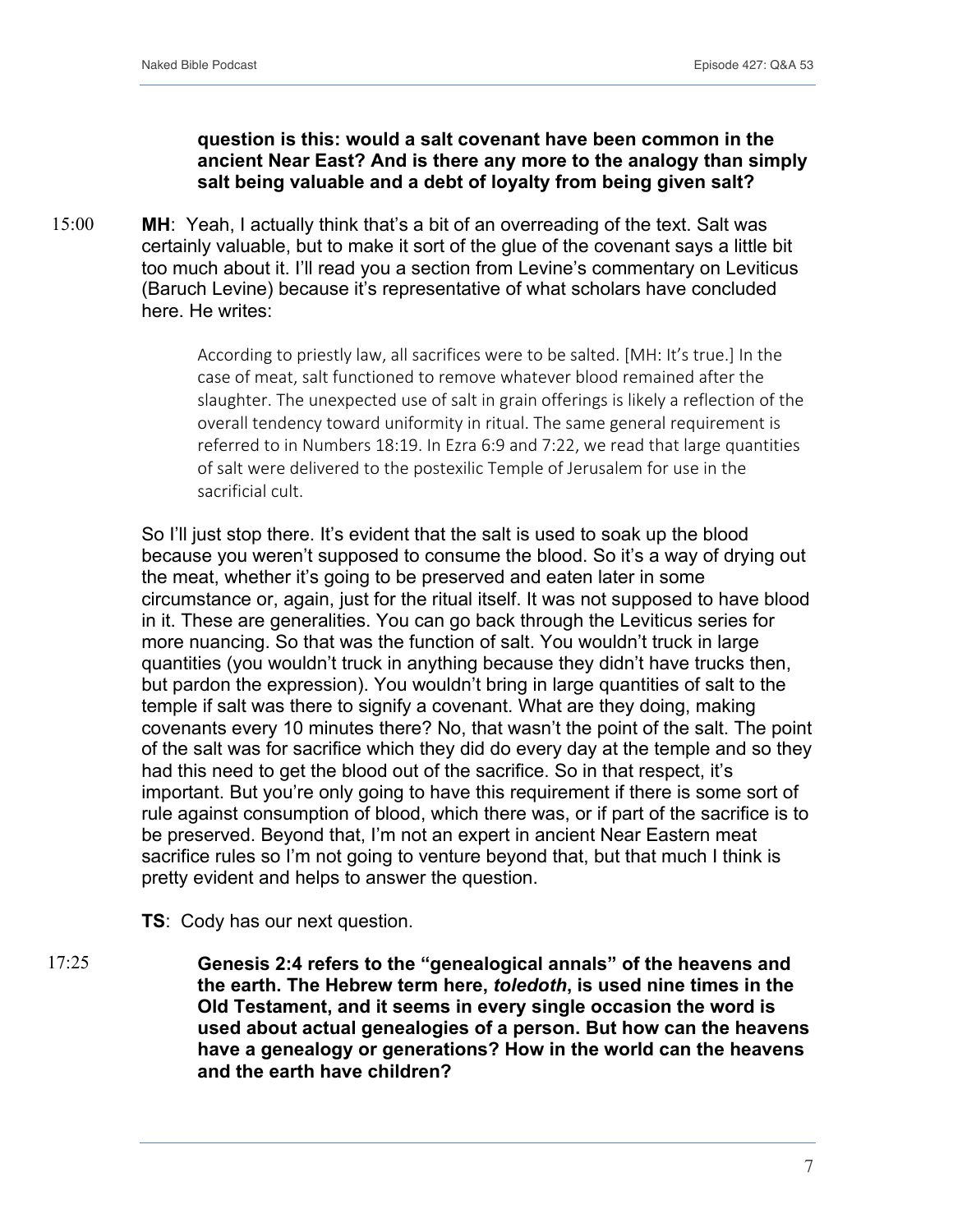**MH**: Yeah, well, some would go from this point and talk about Genesis' hiding some sort of procreational language about the planets—you know, the outer plants and so on and so forth. First of all, you're basing your conclusion on something that isn't in the text because it's so well hidden that nobody can see it. So it's a bit of special pleading there. There's nothing in the text of Genesis to indicate that you have the birthing of stars and, like, other deities named after stars or anything like that, because none of it's given in the text. It's literally an idea inserted into the text and then believed by some people. So we're not in the habit here of just inserting ideas into the text and then believing them and then saying that's what the text is really about when you can't actually read it in there. So that's one thing I would say. I mean, there's very little said at all about creating the celestial objects in Genesis 1:16—that the stars were created also, the light bearers, you know, the light reflectors, so on and so forth, which would include planets, but you don't have anything very specific. You don't have any planetary names, for instance. And since these names… like the Jewish month names were adaptations of deity names brought from Babylon (and you could google that and find that out in just a minute)... On the way back from Babylon, one of the things that, culturally, the Jews brought with them was names of the months updated and taken from the Babylonian language (the Aramaic) that they were speaking, and you have these deity names. So nobody was ashamed of that. Nobody was ashamed to have those names later in the Biblical text. So there wouldn't have been a problem here if the point of Genesis and its generations, its *toledoth*, were to teach the idea of God creating the other gods and the stars and stuff like that. There would be no reason to not put that in there if that was the point, but it's not in there. So we can't say it is the point.

I'm with the majority here of interpreters who say the only reason you get this language of the heavens and earth is to create symmetry in the Genesis account. In other words, it is used everywhere else of every other generation and so the first generation, the initial creation itself, the writer uses the same term to link it to all the other ones. You know, link it in succession. So I think it's about symmetry of the passage and nothing theological or anything like that.

**TS**: Greg Smith from Des Moines, Iowa asks:

## **Dr. Heiser often talks about the peer-review process. How exactly does that work? For example, a scholar writes an article for journal publication. Is the article sent to peers prior to publication or is peer response to the article after publication?**

**MH**: The article is sent around to peers prior to publication. That's how it gets reviewed. So for instance, if I wanted to write an article for some scholarly journal, the first thing I would do is look up the rules for submission and everybody has rules of submission (you know, how many words you're allowed and use this abbreviation system, so on and so forth). Everybody has their rules.

20:50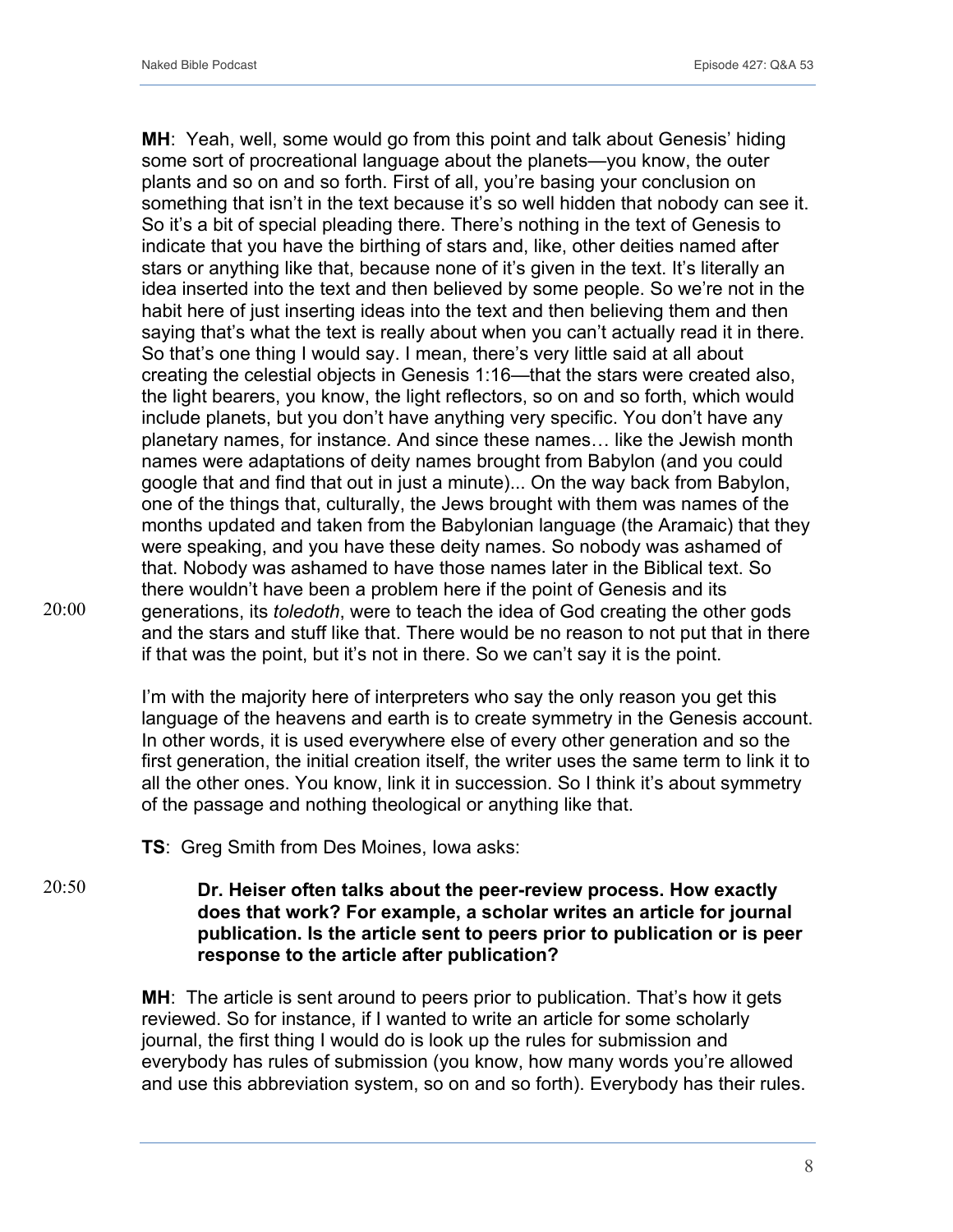Then you write the article and you submit it to wherever they tell you to send it. And from that point on, it's out of your hands. Because what's going to happen to it is it will get sent to two or three scholars in the relevant fields. The editor is going to determine who to ask to read this particular article, this particular submission. So it's going to get sent to two or three people for review and the review is anonymous. In other words, when I've done this, I've gotten back reviewers' comments, but I don't know who they are. They're just Word docs sent through the editor's email. So I have no idea who the person is that reviewed any particular article of mine. Then the reviewer in the process of the review will put notes in there suggesting things that, "maybe this needs a little work," "maybe this needs a little bit more attention," "include this, but don't include that." So they'll render their opinion and their advice on the article. Then at the end of it, they'll tell the editor if they recommend it for publication or not. Then you'll ultimately hear from the editor that your article was accepted or not. Typically, with an idea of when it would appear in the publication. So that's how it works. You don't know who your reviewers are. They probably don't even know you or know who you are. Depending on the journal, the chances of that could be good. So it's an anonymous process and your work has to be approved by field experts to be worthy of inclusion in the journal. In other words, "This is worth reading. This is something worth reading on this given subject." So that's how they determine it.

**TS**: Joe in Florida has our last question.

## 23:25

25:00

## **Is there any significance to the nation that Abraham was called out of in relationship to the table of nations?**

**MH:** It's not clear to me which nation he is thinking about here, but I'm going to guess that he means "Ur of the Chaldeans." Again, I'm not sure. So if my guess is correct, then the question is, "Was there any significance to Ur of the Chaldeans to have Abraham called out of that place?" I would say the answer to this is basically the same no matter what view of Ur of the Chaldeans you take. If you think it's the city of Ur in southern Babylon, well then obviously the reason that it's noteworthy is that there is a reversal of all that is Babylonish to the writer and to the original readers. Babylon was the place that chaos erupted, seen especially in Genesis 11 with the Tower of Babel incident. But also, if you factor in ancient Near Eastern material, that could be behind the flood stories and the creation stories. You're also going to be imbibing into a Babylonish context there. So the chaos elements and some of those things are going to be associated with Babylon, too. So to have Abram selected out of Babylon there in the south would be significant. God is going to take somebody out of the realm of chaos to fix the chaos. And that's ultimately what the story of scripture is about: what happens to Abraham's seed who, ultimately, is Christ. So that's why it would be significant.